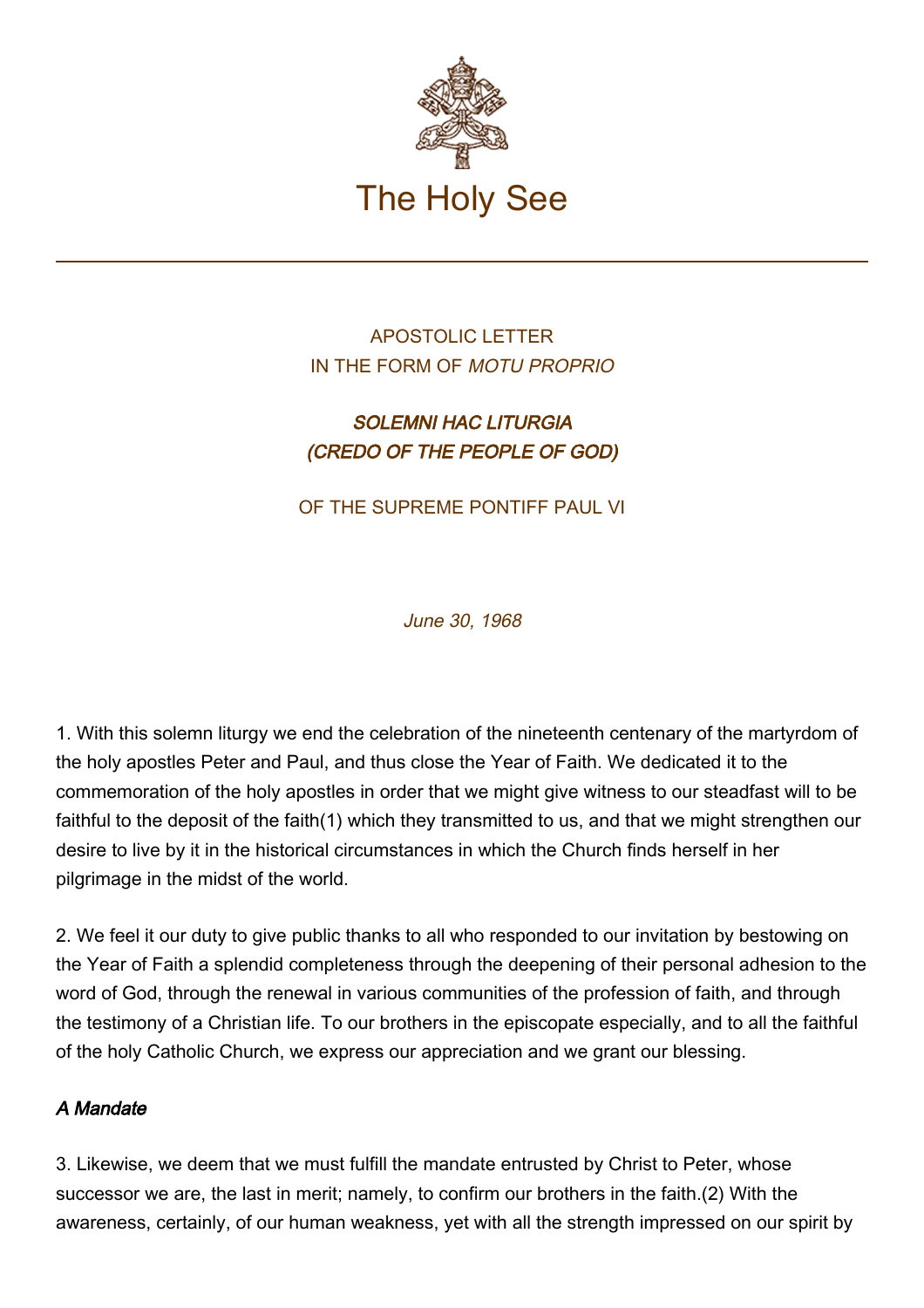such a command, we shall accordingly make a profession of faith, pronounce a creed which, without being strictly speaking a dogmatic definition, repeats in substance, with some developments called for by the spiritual condition of our time, the creed of Nicea, the creed of the immortal tradition of the holy Church of God.

4. In making this profession, we are aware of the disquiet which agitates certain modern quarters with regard to the faith. They do not escape the influence of a world being profoundly changed, in which so many certainties are being disputed or discussed. We see even Catholics allowing themselves to be seized by a kind of passion for change and novelty. The Church, most assuredly, has always the duty to carry on the effort to study more deeply and to present, in a manner ever better adapted to successive generations, the unfathomable mysteries of God, rich for all in fruits of salvation. But at the same time the greatest care must be taken, while fulfilling the indispensable duty of research, to do no injury to the teachings of Christian doctrine. For that would be to give rise, as is unfortunately seen in these days, to disturbance and perplexity in many faithful souls.

#### Await the Word

5. It is important in this respect to recall that, beyond scientifically verified phenomena, the intellect which God has given us reaches that which is, and not merely the subjective expression of the structures and development of consciousness; and, on the other hand, that the task of interpretation—of hermeneutics—is to try to understand and extricate, while respecting the word expressed, the sense conveyed by a text, and not to recreate, in some fashion, this sense in accordance with arbitrary hypotheses.

6. But above all, we place our unshakable confidence in the Holy Spirit, the soul of the Church, and in theological faith upon which rests the life of the Mystical Body. We know that souls await the word of the Vicar of Christ, and we respond to that expectation with the instructions which we regularly give. But today we are given an opportunity to make a more solemn utterance.

7. On this day which is chosen to close the Year of Faith, on this feast of the blessed apostles Peter and Paul, we have wished to offer to the living God the homage of a profession of faith. And as once at Caesarea Philippi the apostle Peter spoke on behalf of the twelve to make a true confession, beyond human opinions, of Christ as Son of the living God, so today his humble successor, pastor of the Universal Church, raises his voice to give, on behalf of all the People of God, a firm witness to the divine Truth entrusted to the Church to be announced to all nations.

We have wished our profession of faith to be to a high degree complete and explicit, in order that it may respond in a fitting way to the need of light felt by so many faithful souls, and by all those in the world, to whatever spiritual family they belong, who are in search of the Truth.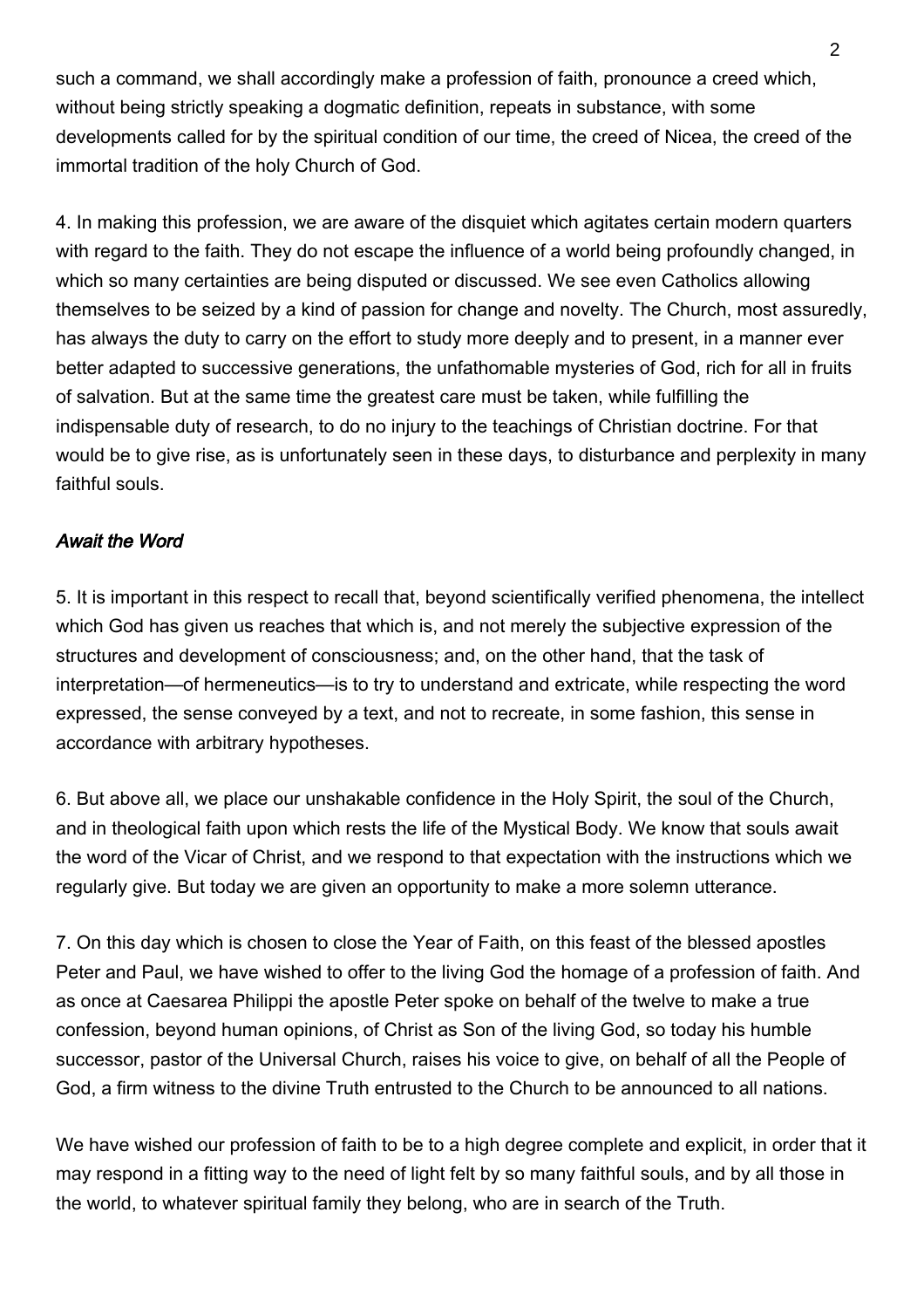To the glory of God most holy and of our Lord Jesus Christ, trusting in the aid of the Blessed Virgin Mary and of the holy apostles Peter and Paul, for the profit and edification of the Church, in the name of all the pastors and all the faithful, we now pronounce this profession of faith, in full spiritual communion with you all, beloved brothers and sons.

#### PROFESSION OF FAITH

8. We believe in one only God, Father, Son and Holy Spirit, creator of things visible such as this world in which our transient life passes, of things invisible such as the pure spirits which are also called angels,(3) and creator in each man of his spiritual and immortal soul.

9. We believe that this only God is absolutely one in His infinitely holy essence as also in all His perfections, in His omnipotence, His infinite knowledge, His providence, His will and His love. He is He who is, as He revealed to Moses;(4) and He is love, as the apostle John teaches us:(5) so that these two names, being and love, express ineffably the same divine reality of Him who has wished to make Himself known to us, and who, "dwelling in light inaccessible,"(6) is in Himself above every name, above every thing and above every created intellect. God alone can give us right and full knowledge of this reality by revealing Himself as Father, Son and Holy Spirit, in whose eternal life we are by grace called to share, here below in the obscurity of faith and after death in eternal light. The mutual bonds which eternally constitute the Three Persons, who are each one and the same divine being, are the blessed inmost life of God thrice holy, infinitely beyond all that we can conceive in human measure.(7) We give thanks, however, to the divine goodness that very many believers can testify with us before men to the unity of God, even though they know not the mystery of the most holy Trinity.

#### The Father

10. We believe then in the Father who eternally begets the Son; in the Son, the Word of God, who is eternally begotten; in the Holy Spirit, the uncreated Person who proceeds from the Father and the Son as their eternal love. Thus in the Three Divine Persons, coaeternae sibi et coaequales,(8) the life and beatitude of God perfectly one superabound and are consummated in the supreme excellence and glory proper to uncreated being, and always "there should be venerated unity in the Trinity and Trinity in the unity."(9)

#### The Son

11. We believe in our Lord Jesus Christ, who is the Son of God. He is the Eternal Word, born of the Father before time began, and one in substance with the Father, homoousios to Patri,(10) and through Him all things were made. He was incarnate of the Virgin Mary by the power of the Holy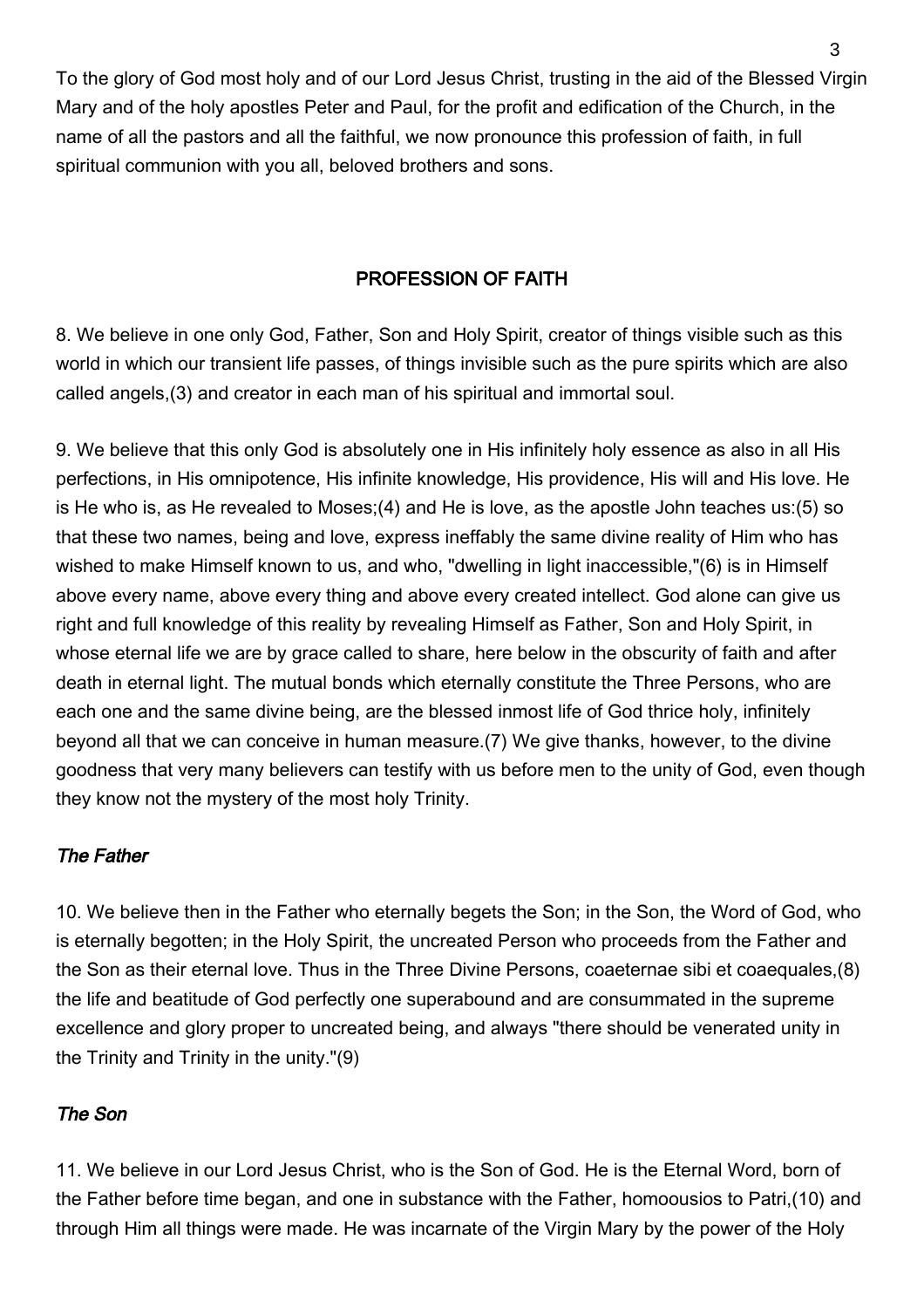Spirit, and was made man: equal therefore to the Father according to His divinity, and inferior to the Father according to His humanity;(11) and Himself one, not by some impossible confusion of His natures, but by the unity of His person.(12)

12. He dwelt among us, full of grace and truth. He proclaimed and established the Kingdom of God and made us know in Himself the Father. He gave us His new commandment to love one another as He loved us. He taught us the way of the beatitudes of the Gospel: poverty in spirit, meekness, suffering borne with patience, thirst after justice, mercy, purity of heart, will for peace, persecution suffered for justice sake. Under Pontius Pilate He suffered—the Lamb of God bearing on Himself the sins of the world, and He died for us on the cross, saving us by His redeeming blood. He was buried, and, of His own power, rose on the third day, raising us by His resurrection to that sharing in the divine life which is the life of grace. He ascended to heaven, and He will come again, this time in glory, to judge the living and the dead: each according to his merits—those who have responded to the love and piety of God going to eternal life, those who have refused them to the end going to the fire that is not extinguished.

And His Kingdom will have no end.

## The Holy Spirit

13. We believe in the Holy Spirit, who is Lord and Giver of life, who is adored and glorified together with the Father and the Son. He spoke to us by the prophets; He was sent by Christ after His resurrection and His ascension to the Father; He illuminates, vivifies, protects and guides the Church; He purifies the Church's members if they do not shun His grace. His action, which penetrates to the inmost of the soul, enables man to respond to the call of Jesus: Be perfect as your Heavenly Father is perfect (Mt. 5:48).

14. We believe that Mary is the Mother, who remained ever a Virgin, of the Incarnate Word, our God and Savior Jesus Christ,(13) and that by reason of this singular election, she was, in consideration of the merits of her Son, redeemed in a more eminent manner,(14) preserved from all stain of original sin(15) and filled with the gift of grace more than all other creatures.(16)

15. Joined by a close and indissoluble bond to the Mysteries of the Incarnation and Redemption,(17) the Blessed Virgin, the Immaculate, was at the end of her earthly life raised body and soul to heavenly glory(18) and likened to her risen Son in anticipation of the future lot of all the just; and we believe that the Blessed Mother of God, the New Eve, Mother of the Church,(19) continues in heaven her maternal role with regard to Christ's members, cooperating with the birth and growth of divine life in the souls of the redeemed.(20)

## Original Offense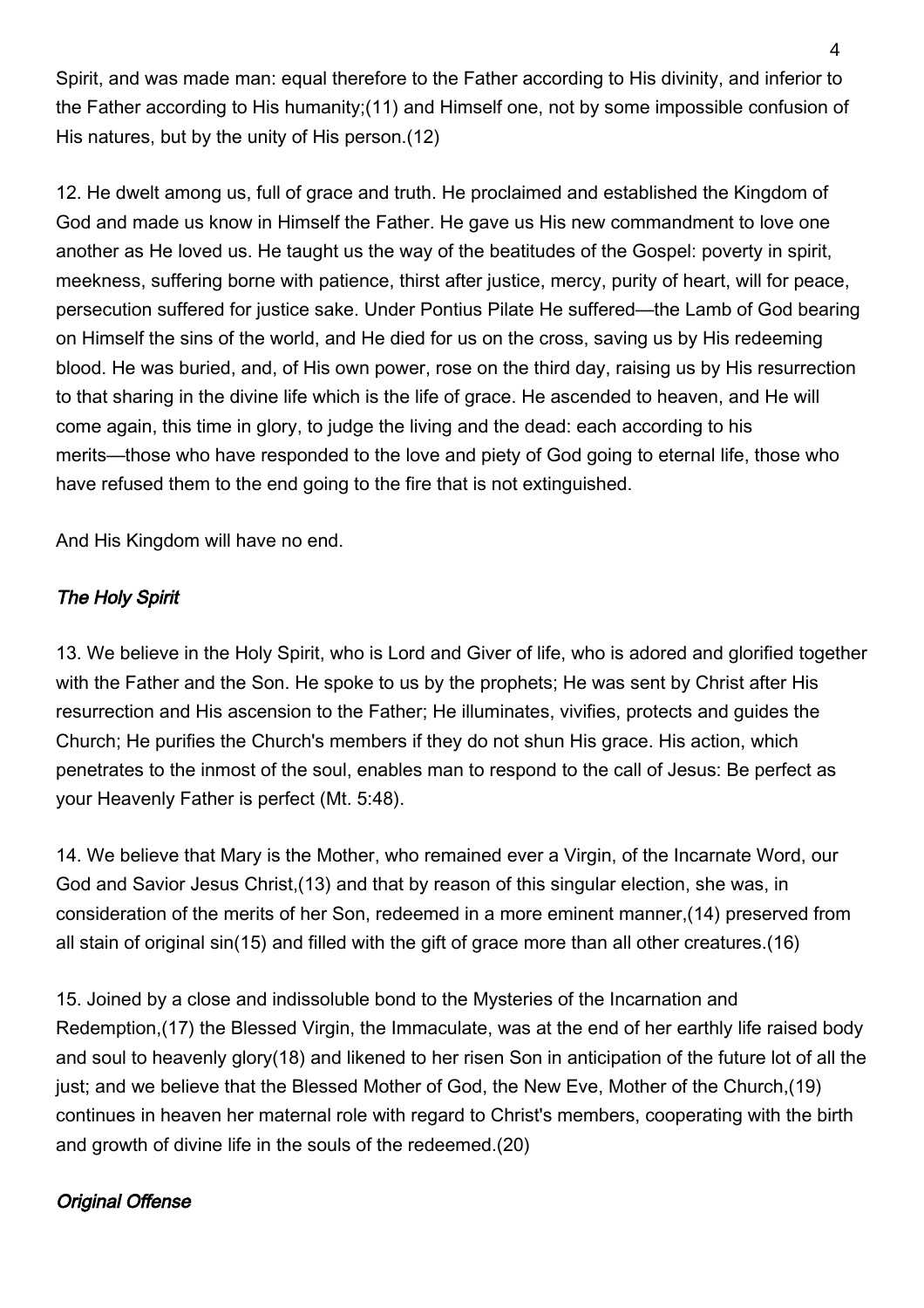16. We believe that in Adam all have sinned, which means that the original offense committed by him caused human nature, common to all men, to fall to a state in which it bears the consequences of that offense, and which is not the state in which it was at first in our first parents—established as they were in holiness and justice, and in which man knew neither evil nor death. It is human nature so fallen, stripped of the grace that clothed it, injured in its own natural powers and subjected to the dominion of death, that is transmitted to all men, and it is in this sense that every man is born in sin. We therefore hold, with the Council of Trent, that original sin is transmitted with human nature, "not by imitation, but by propagation" and that it is thus "proper to everyone."(21)

#### Reborn of the Holy Spirit

17. We believe that o ur Lord Jesus Christ, by the sacrifice of the cross redeemed us from original sin and all the personal sins committed by each one of us, so that, in accordance with the word of the apostle, "where sin abounded, grace did more abound."(22)

#### **Baptism**

18. We believe in one Baptism instituted by our Lord Jesus Christ for the remission of sins. Baptism should be administered even to little children who have not yet been able to be guilty of any personal sin, in order that, though born deprived of supernatural grace, they may be reborn "of water and the Holy Spirit" to the divine life in Christ Jesus.(23)

#### The Church

19. We believe in one, holy, catholic, and apostolic Church, built by Jesus Christ on that rock which is Peter. She is the Mystical Body of Christ; at the same time a visible society instituted with hierarchical organs, and a spiritual community; the Church on earth, the pilgrim People of God here below, and the Church filled with heavenly blessings; the germ and the first fruits of the Kingdom of God, through which the work and the sufferings of Redemption are continued throughout human history, and which looks for its perfect accomplishment beyond time in glory.(24) In the course of time, the Lord Jesus forms His Church by means of the sacraments emanating from His plenitude.(25) By these she makes her members participants in the Mystery of the Death and Resurrection of Christ, in the grace of the Holy Spirit who gives her life and movement.(26) She is therefore holy, though she has sinners in her bosom, because she herself has no other life but that of grace: it is by living by her life that her members are sanctified; it is by removing themselves from her life that they fall into sins and disorders that prevent the radiation of her sanctity. This is why she suffers and does penance for these offenses, of which she has the power to heal her children through the blood of Christ and the gift of the Holy Spirit.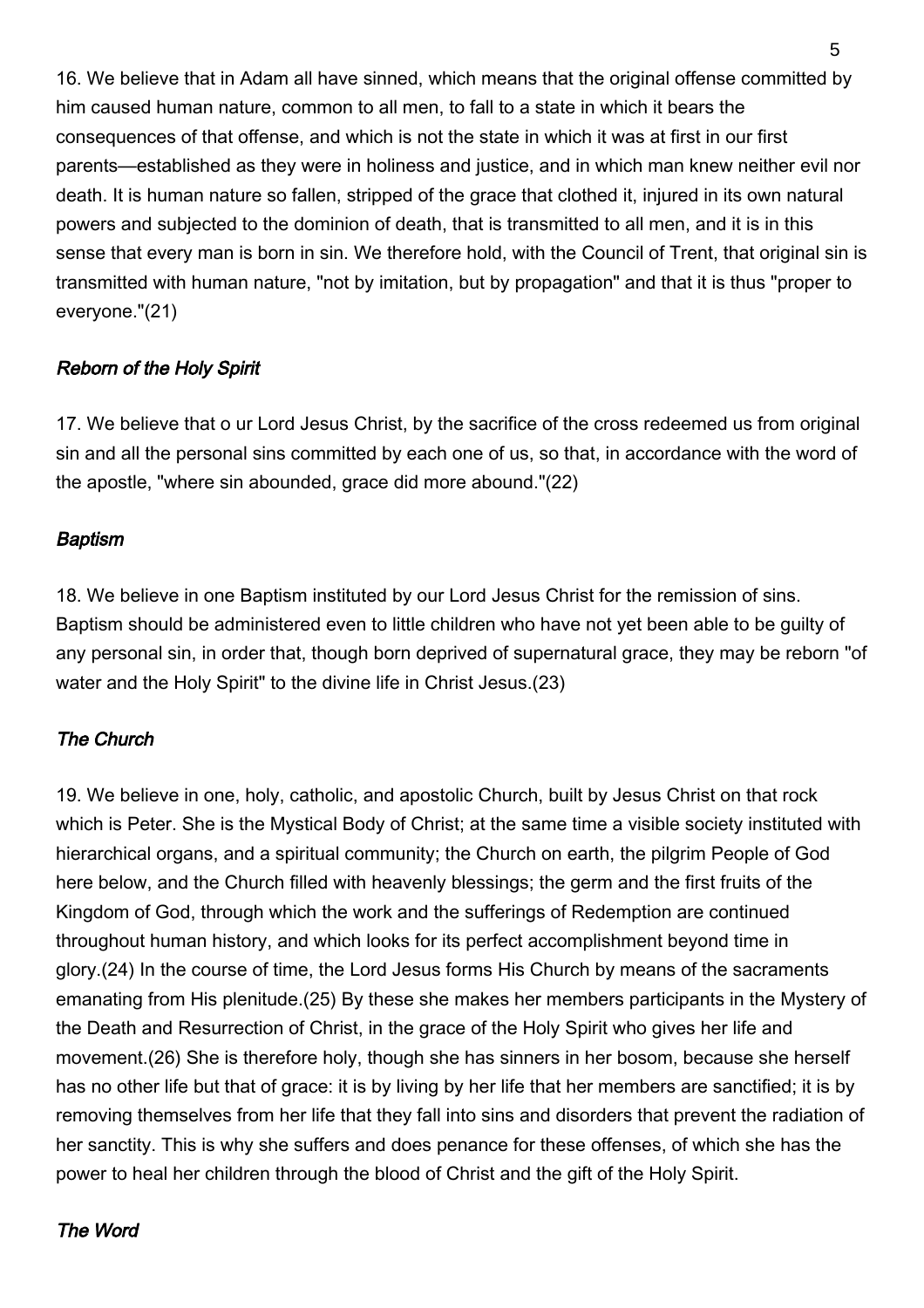20. Heiress of the divine promises and daughter of Abraham according to the Spirit, through that Israel whose scriptures she lovingly guards, and whose patriarchs and prophets she venerates; founded upon the apostles and handing on from century to century their ever-living word and their powers as pastors in the successor of Peter and the bishops in communion with him; perpetually assisted by the Holy Spirit, she has the charge of guarding, teaching, explaining and spreading the Truth which God revealed in a then veiled manner by the prophets, and fully by the Lord Jesus. We believe all that is contained in the word of God written or handed down, and that the Church proposes for belief as divinely revealed, whether by a solemn judgment or by the ordinary and universal magisterium.(27) We believe in the infallibility enjoyed by the successor of Peter when he teaches ex cathedra as pastor and teacher of all the faithful,(28) and which is assured also to the episcopal body when it exercises with him the supreme magisterium.(29)

21. We believe that the Church founded by Jesus Christ and for which He prayed is indefectibly one in faith, worship and the bond of hierarchical communion. In the bosom of this Church, the rich variety of liturgical rites and the legitimate diversity of theological and spiritual heritages and special disciplines, far from injuring her unity, make it more manifest.(30)

#### One Shepherd

22. Recognizing also the existence, outside the organism of the Church of Christ, of numerous elements of truth and sanctification which belong to her as her own and tend to Catholic unity,(31) and believing in the action of the Holy Spirit who stirs up in the heart of the disciples of Christ love of this unity,(32) we entertain the hope that the Christians who are not yet in the full communion of the one only Church will one day be reunited in one flock with one only shepherd.

23. We believe that the Church is necessary for salvation, because Christ, who is the sole mediator and way of salvation, renders Himself present for us in His body which is the Church.(33) But the divine design of salvation embraces all men; and those who without fault on their part do not know the Gospel of Christ and His Church, but seek God sincerely, and under the influence of grace endeavor to do His will as recognized through the promptings of their conscience, they, in a number known only to God, can obtain salvation.(34)

## Sacrifice of Calvary

24. We believe that the Mass, celebrated by the priest representing the person of Christ by virtue of the power received through the Sacrament of Orders, and offered by him in the name of Christ and the members of His Mystical Body, is the sacrifice of Calvary rendered sacramentally present on our altars. We believe that as the bread and wine consecrated by the Lord at the Last Supper were changed into His body and His blood which were to be offered for us on the cross, likewise the bread and wine consecrated by the priest are changed into the body and blood of Christ enthroned gloriously in heaven, and we believe that the mysterious presence of the Lord, under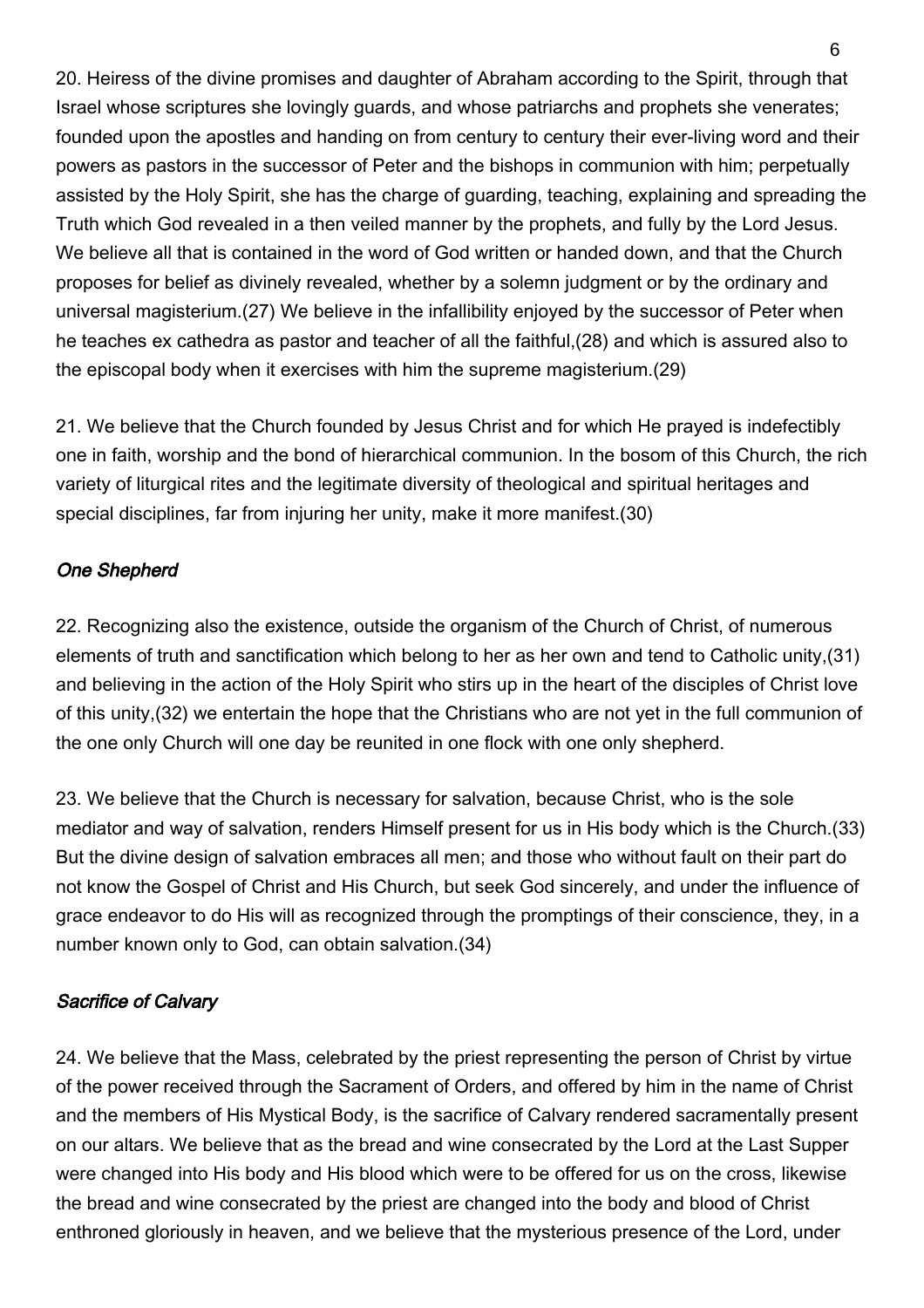what continues to appear to our senses as before, is a true, real and substantial presence.(35)

#### **Transubstantiation**

25. Christ cannot be thus present in this sacrament except by the change into His body of the reality itself of the bread and the change into His blood of the reality itself of the wine, leaving unchanged only the properties of the bread and wine which our senses perceive. This mysterious change is very appropriately called by the Church transubstantiation. Every theological explanation which seeks some understanding of this mystery must, in order to be in accord with Catholic faith, maintain that in the reality itself, independently of our mind, the bread and wine have ceased to exist after the Consecration, so that it is the adorable body and blood of the Lord Jesus that from then on are really before us under the sacramental species of bread and wine,(36) as the Lord willed it, in order to give Himself to us as food and to associate us with the unity of His Mystical Body.(37)

26. The unique and indivisible existence of the Lord glorious in heaven is not multiplied, but is rendered present by the sacrament in the many places on earth where Mass is celebrated. And this existence remains present, after the sacrifice, in the Blessed Sacrament which is, in the tabernacle, the living heart of each of our churches. And it is our very sweet duty to honor and adore in the blessed Host which our eyes see, the Incarnate Word whom they cannot see, and who, without leaving heaven, is made present before us.

## Temporal Concern

27. We confess that the Kingdom of God begun here below in the Church of Christ is not of this world whose form is passing, and that its proper growth cannot be confounded with the progress of civilization, of science or of human technology, but that it consists in an ever more profound knowledge of the unfathomable riches of Christ, an ever stronger hope in eternal blessings, an ever more ardent response to the love of God, and an ever more generous bestowal of grace and holiness among men. But it is this same love which induces the Church to concern herself constantly about the true temporal welfare of men. Without ceasing to recall to her children that they have not here a lasting dwelling, she also urges them to contribute, each according to his vocation and his means, to the welfare of their earthly city, to promote justice, peace and brotherhood among men, to give their aid freely to their brothers, especially to the poorest and most unfortunate. The deep solicitude of the Church, the Spouse of Christ, for the needs of men, for their joys and hopes, their griefs and efforts, is therefore nothing other than her great desire to be present to them, in order to illuminate them with the light of Christ and to gather them all in Him, their only Savior. This solicitude can never mean that the Church conform herself to the things of this world, or that she lessen the ardor of her expectation of her Lord and of the eternal Kingdom.

28. We believe in the life eternal. We believe that the souls of all those who die in the grace of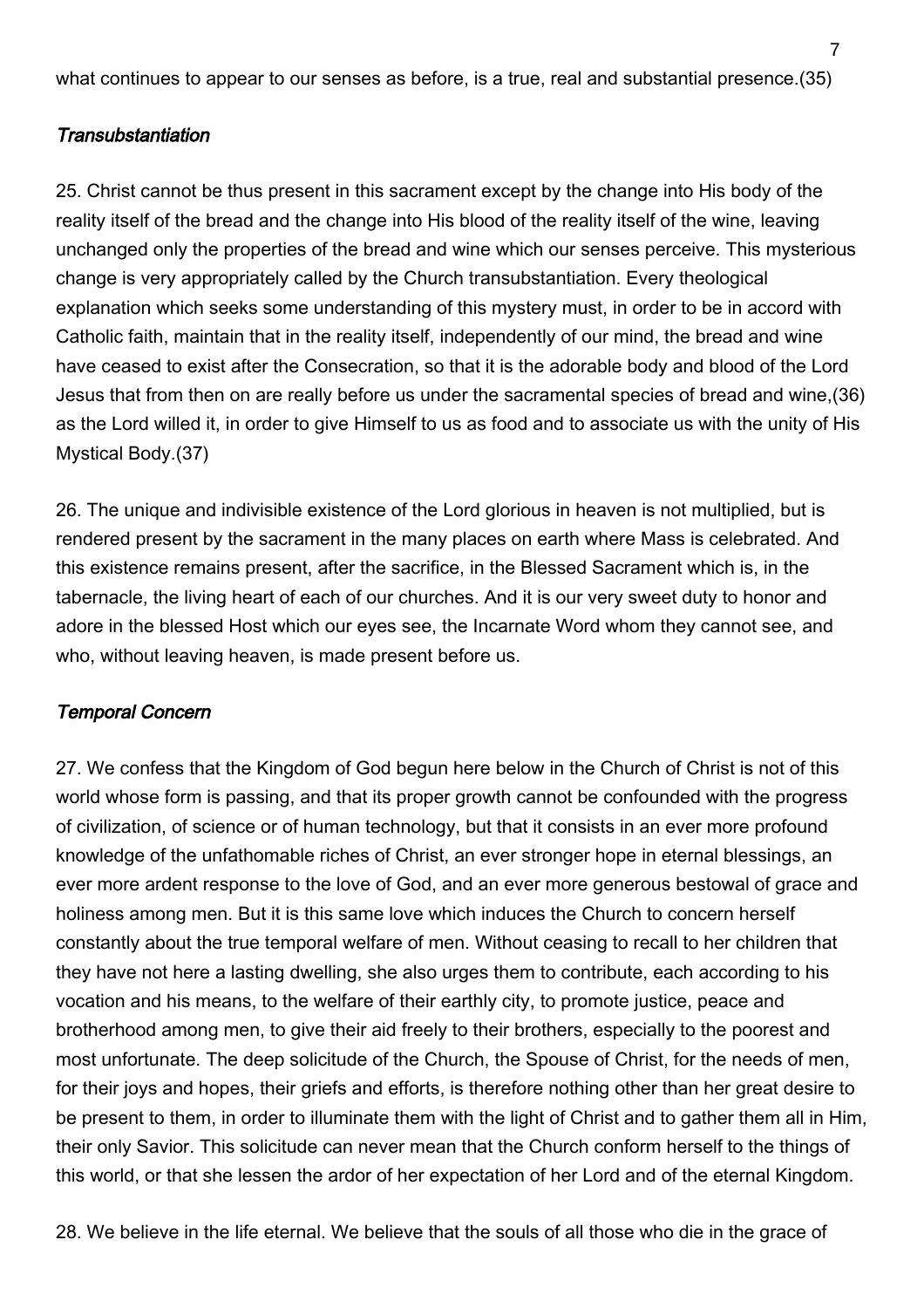Christ whether they must still be purified in purgatory, or whether from the moment they leave their bodies Jesus takes them to paradise as He did for the Good Thief are the People of God in the eternity beyond death, which will be finally conquered on the day of the Resurrection when these souls will be reunited with their bodies.

#### Prospect of Resurrection

29. We believe that the multitude of those gathered around Jesus and Mary in paradise forms the Church of Heaven where in eternal beatitude they see God as He is,(38) and where they also, in different degrees, are associated with the holy angels in the divine rule exercised by Christ in glory, interceding for us and helping our weakness by their brotherly care.(39)

30. We believe in the communion of all the faithful of Christ, those who are pilgrims on earth, the dead who are attaining their purification, and the blessed in heaven, all together forming one Church; and we believe that in this communion the merciful love of God and His saints is ever listening to our prayers, as Jesus told us: Ask and you will receive.(40) Thus it is with faith and in hope that we look forward to the resurrection of the dead, and the life of the world to come.

Blessed be God Thrice Holy. Amen.

#### PAUL VI

|                       | <b>NOTES</b> |
|-----------------------|--------------|
| 1. Cf. 1 Tim. 6:20.   |              |
| 2. Cf. Lk. 22:32.     |              |
| 3. Cf. Dz.-Sch. 3002. |              |
| 4. Cf. Ex. 3:14.      |              |
| 5. Cf. 1 Jn. 4:8.     |              |
| 6. Cf. 1 Tim. 6:16.   |              |
| 7. Cf. Dz.-Sch. 804.  |              |
| 8. Cf. Dz.-Sch. 75.   |              |
| 9. Cf. ibid.          |              |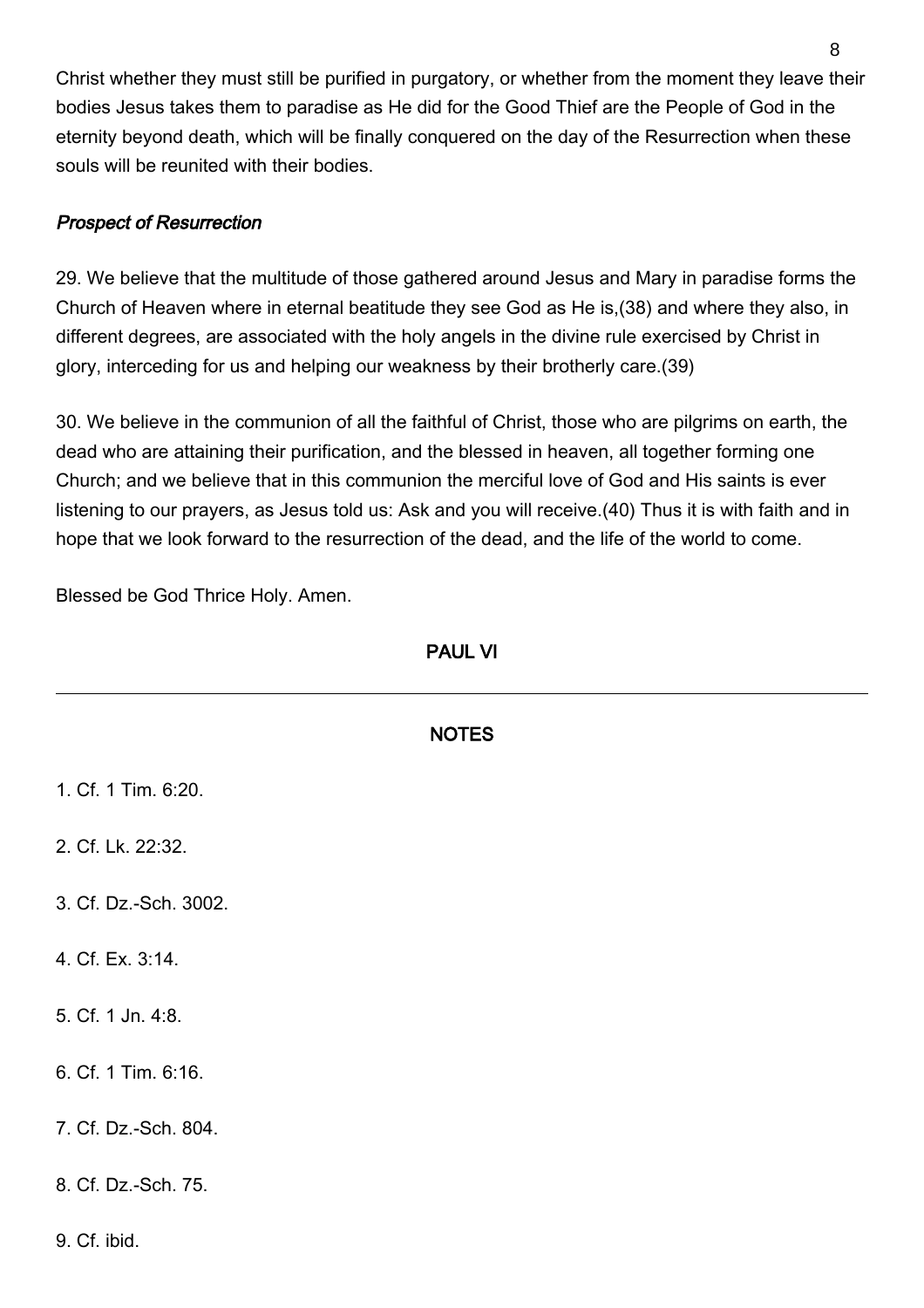10. Cf. Dz.-Sch. 150.

11. Cf. Dz.-Sch. 76.

12. Cf. ibid.

13. Cf. Dz.-Sch. 251-252.

14. Cf. Lumen Gentium, 53.

15. Cf. Dz.-Sch. 2803.

16. Cf. Lumen Gentium, 53.

17. Cf. Lumen Gentium, 53, 58, 61.

18. Cf. Dz.-Sch. 3903.

19. Cf. Lumen Gentium, 53, 56, 61, 63; cf. Paul VI, Alloc. for the Closing of the Third Session of the Second Vatican Council: A.A.S. LVI [1964] 1016; cf. Exhort. Apost. Signum Magnum, Introd.

20. Cf. Lumen Gentium, 62; cf. Paul VI, Exhort. Apost. Signum Magnum, p. 1, n. 1.

21. Cf. Dz.-Sch. 1513.

22. Cf. Rom. 5:20.

23. Cf. Dz.-Sch. 1514.

24. Cf. Lumen Gentium, 8, 5.

25. Cf. Lumen Gentium, 7, 11.

26. Cf. Sacrosanctum Concilium, 5, 6; cf. Lumen Gentium, 7, 12, 50.

27. Cf. Dz.-Sch. 3011.

28. Cf. Dz.-Sch. 3074.

29. Cf. Lumen Gentium, 25.

30. Cf. Lumen Gentium, 23; cf. Orientalium Ecclesiarum 2, 3, 5, 6.